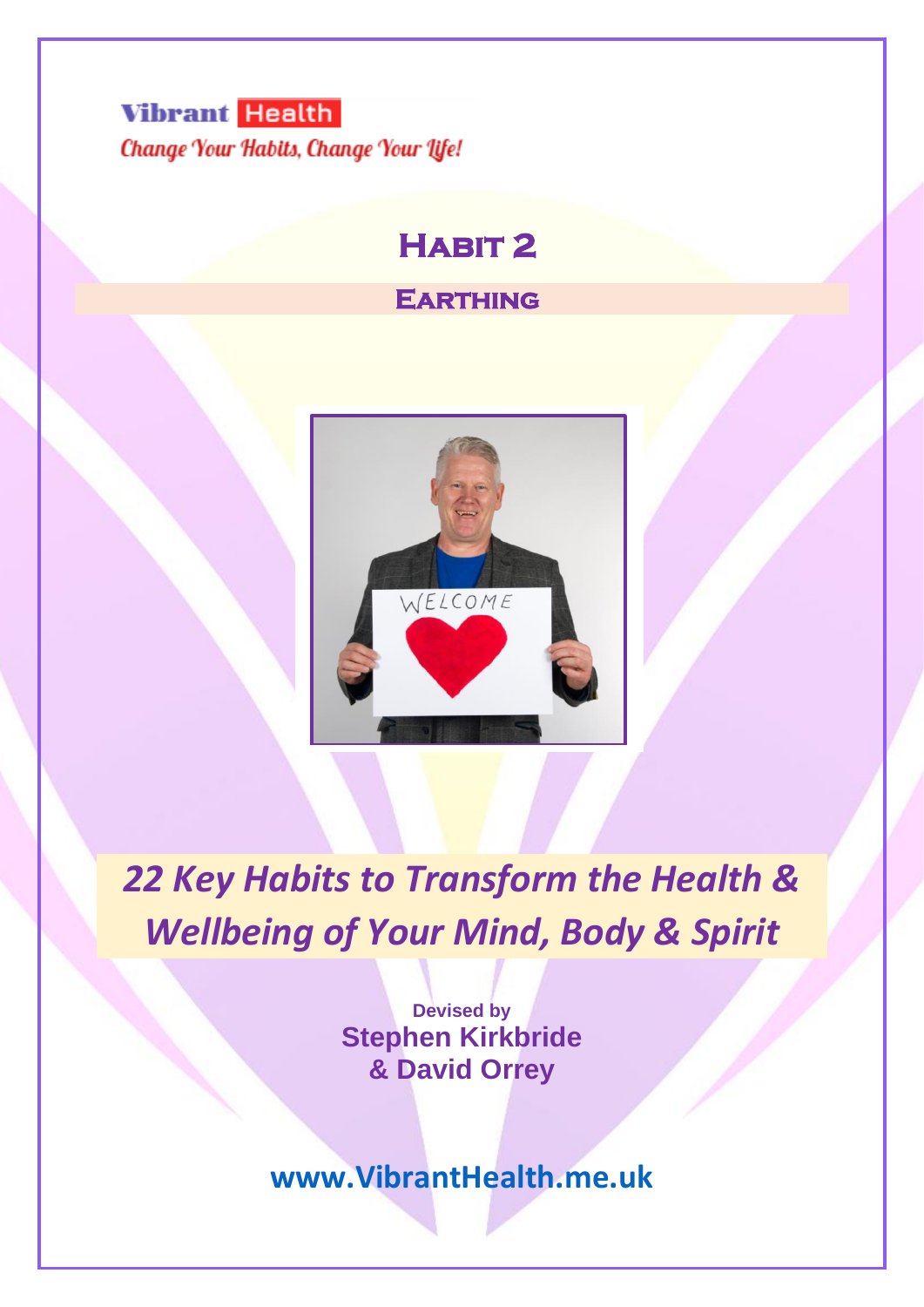# **Quick Guide**

Habit **2** is entitled ~ **Earthing**.

# A beautiful gift from nature  $\bigcirc$ !

We're all born naturally in tune with mother nature and the earth itself.

When you connect directly with it, by placing your bare feet on the earth, you receive wonderful healing energy in the form of electrons, to boost your health and wellbeing.

A **'no-brainer'** as they say!

#### Disclaimer

**Essential Programme ~ Habit 1 ~ Page 2 [www.VibrantHealth.me.uk](https://www.vibranthealth.me.uk/essential-plan)** All the information and recommended action steps provided in this publication are with the sincerest intentions to genuinely help and inspire you to enhance your health and general wellbeing. It is the culmination of thousands of hours of research into published medical studies and health/wellness/success related publications. The authors accept no liability for the results of any actions the reader takes following the information contained within. We strongly advise you to do your own research prior to adopting any of the suggestions and consult a medical, health or competent professional if in doubt with any aspect of it.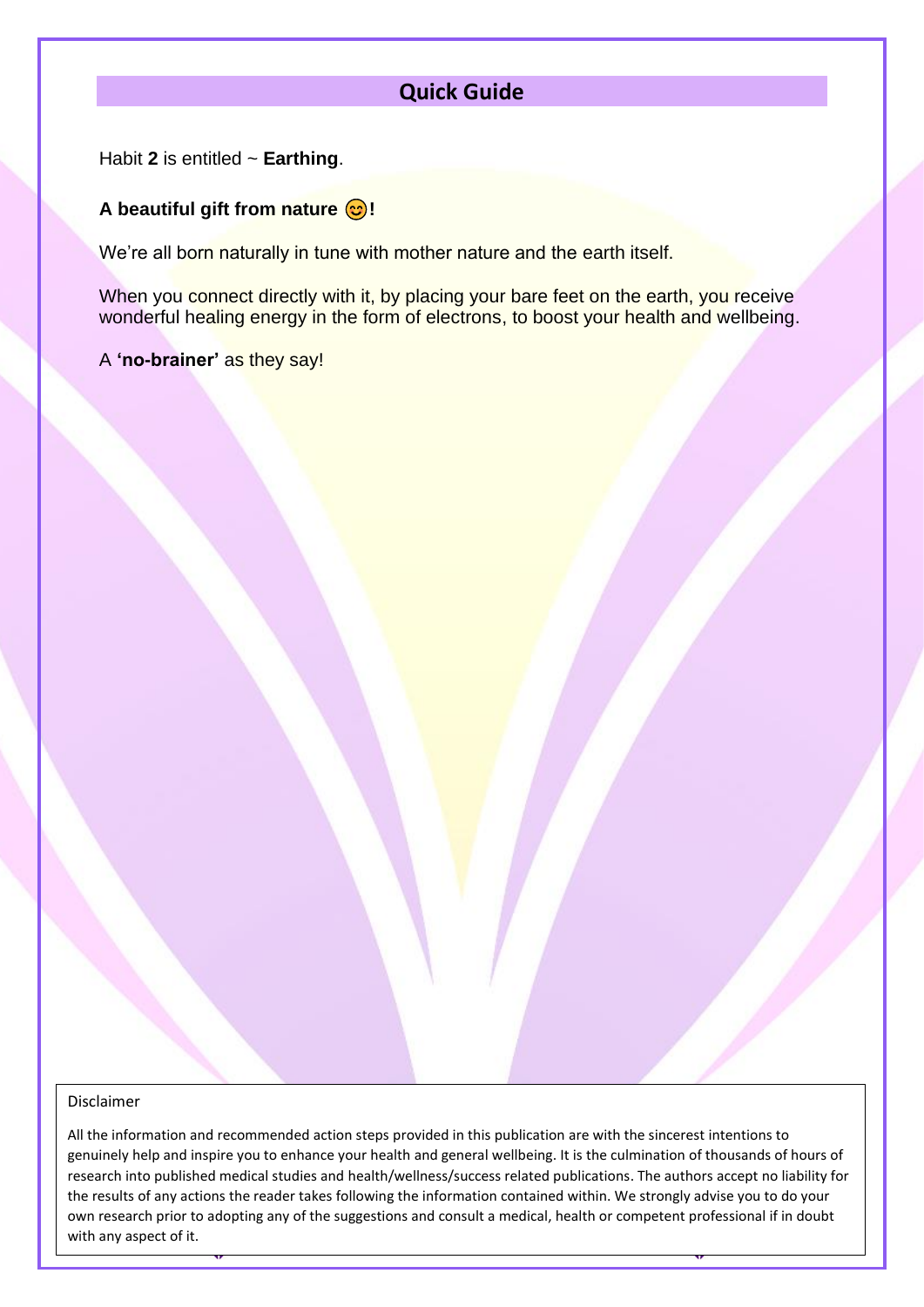# **Habit No 2 ~ Earthing**

*"Tesla proved over a hundred years ago that the earth holds an unlimited supply of natural energy, here's how to tap into it to boost your health and vitality."*



# **Earthing**

What is Earthing?

Glad you asked, earthing (also referred to as grounding), is where we harness the electrical power of the earth to assist us towards better health and a stronger immune system.

Did you know, planet earth is an electrical planet that has a natural frequency known as the Schumann resonance. Humans are also electrical beings and our connection to the planet (which is simply the flow of electrons into our bodies) is vital for our health and wellbeing.

# **The Problem!**

Unfortunately, due to modern living and the advent of rubber and plastic soled shoes along with insulated housing (carpets, mattresses etc) we've become very disconnected from the Earth.

It gets worse, our environment is full electromagnetic radiation (EMF's), from devices, mobile phone masts, TV broadcasts, Wi-Fi, power lines, domestic wiring etc.

All this electromagnetic radiation induces voltages in our bodies, disrupting the internal electrical communications, which are a vital part of the function of our body's systems.

This means all the electrical items within your home may be having a negative impact on your health, which is backed up by a lot of scientific evidence.

### **The earthing solution**

Simply by walking barefoot on the earth you become grounded and receive electrons from the earth to boost your health.



**Essential Programme ~ Habit 1 ~ Page 3 [www.VibrantHealth.me.uk](https://www.vibranthealth.me.uk/essential-plan)**

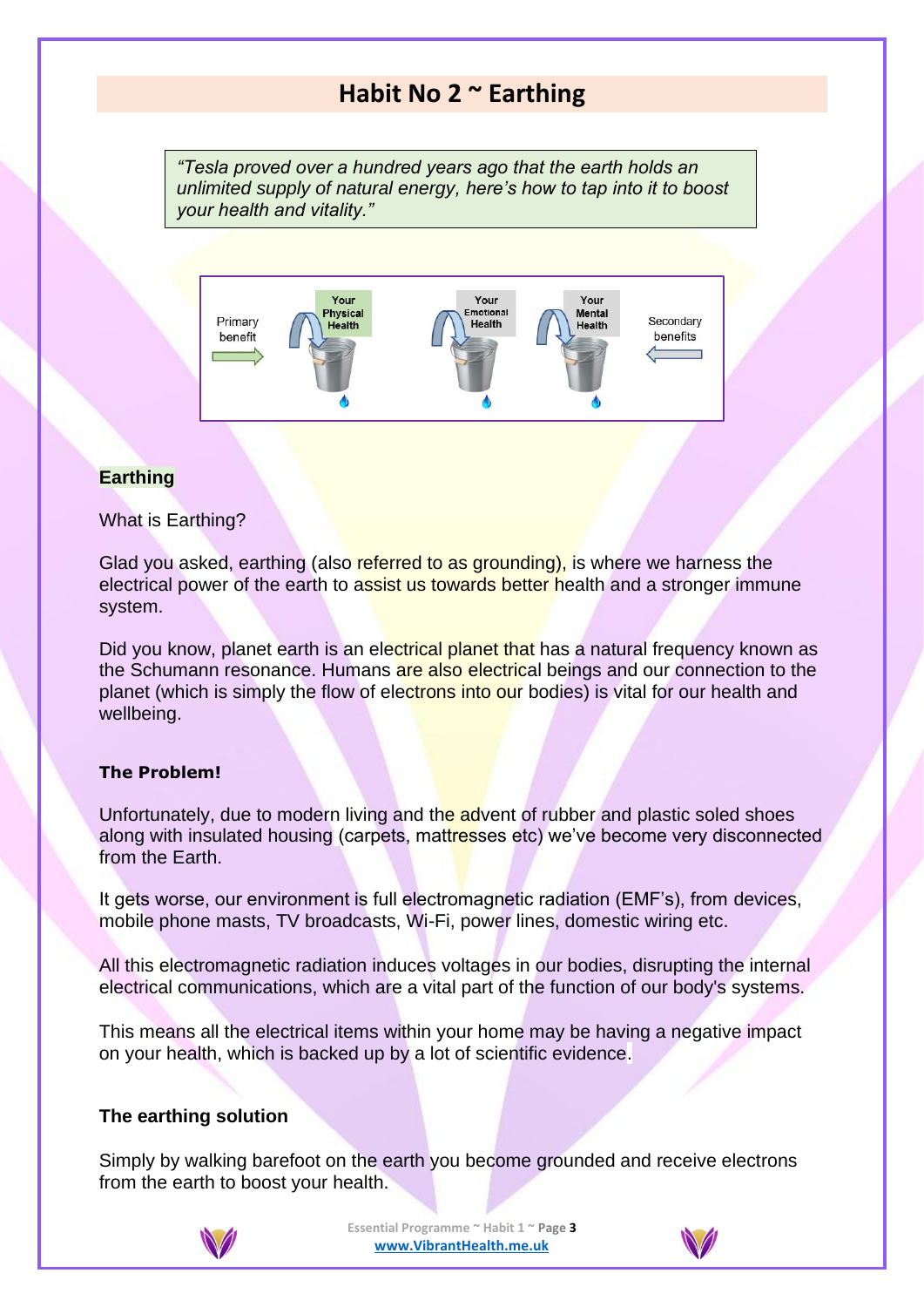Walking on grass, soil, concrete, and the beach will earth you. Tarmac is nonconductive so doesn't work the same.

Have you ever wondered why you've felt so good after your summer holiday at the beach?

A large part of it is because you get lots of vitamin D from the sun and you spend a huge amount of time earthed (bare feet) to the planet. This combination has a very positive effect on your health and wellbeing as you're naturally energising your body.

# **Earthing indoors**

Even if your daily life isn't conducive for earthing, let's say you live in a flat and it's difficult to get the opportunity to earth. Why not can bring the earth electrons to you!

You can purchase earthing products that will earth you in the home or workplace and even while you sleep with an earthing bedsheet.

David and I both sleep on an earthing bed sheet, so we're connected to the earth for several hours every night.

You can even get earthing sheets for your pets.

### **When to earth?**

You can earth as much as you wish. The more time, the better, you can't overdo it.

The minimum I do daily, is a couple of 5-minute walks barefoot around my garden and all night on an earthing bedsheet. Some days, I'll spend a few hours barefoot in the garden, particularly in the summer.

# **Adopting the Habit**

I wholeheartedly recommend you adopt the habit of walking barefoot in the garden twice a day as a minimum, perhaps early morning and in the evening.

# **Attention: Massage Therapists & Hands-On Healers**

Grounding helped therapists who were experiencing higher stress to cope with those stressful situations by providing them with extra energy.

Grounding also helped those therapists who were experiencing higher levels of pain to become more relaxed with less anxiety, less depression and improved sleep.

These findings combined with the results of a prior study indicating improvements in inflammatory biomarkers, blood viscosity and heart rate variability (HRV) suggest that grounding is beneficial for therapists in multiple domains, improving health and quality of life.



**Essential Programme ~ Habit 1 ~ Page 4 [www.VibrantHealth.me.uk](https://www.vibranthealth.me.uk/essential-plan)**

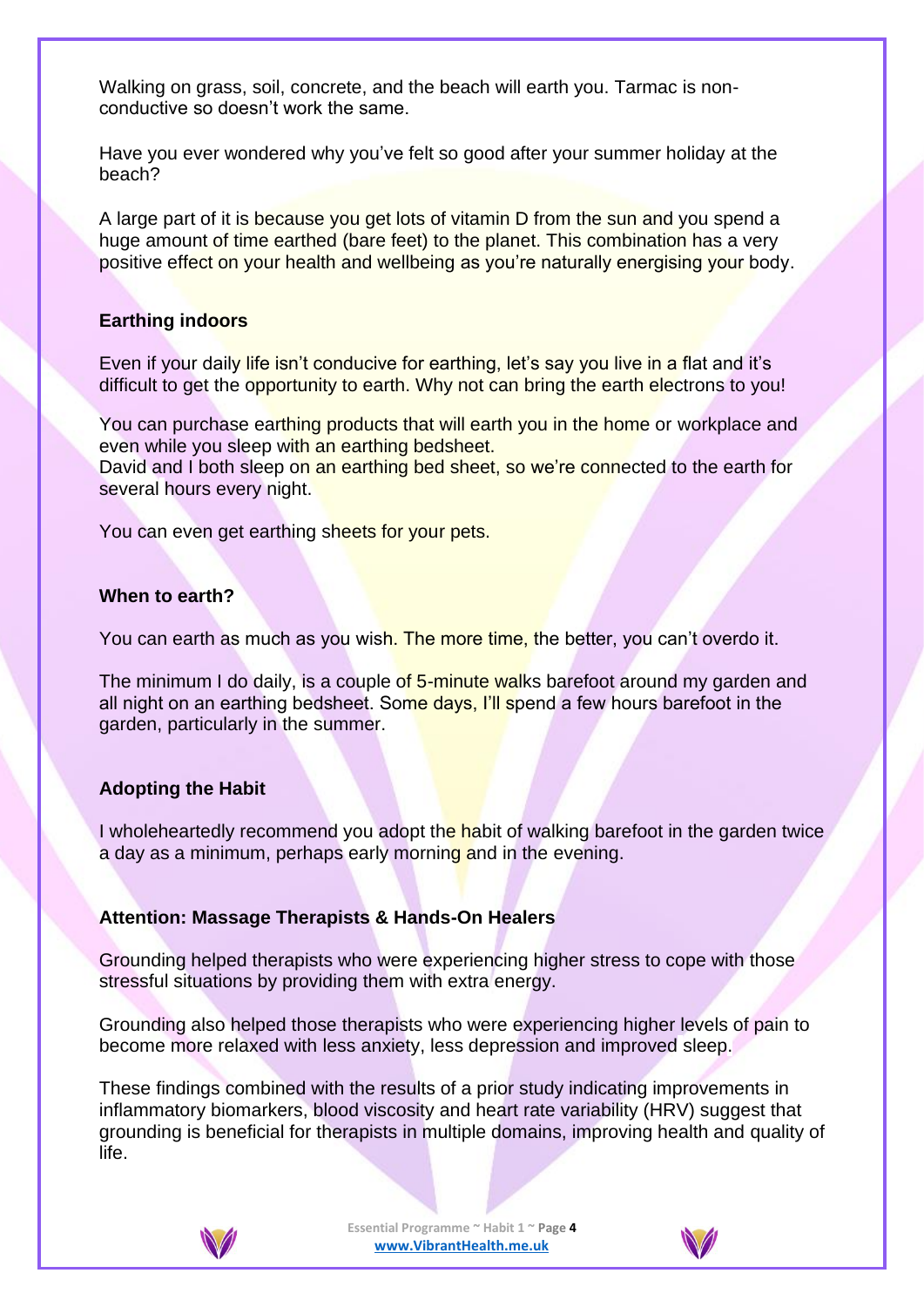# **Suggestion for therapists/healers**

As a therapist/healer, you could purchase an ankle earthing strap that you plug in near to your treatment table/couch so you can wear it whilst working on the client.

Although your energy and healing power will already be enhanced through the habit of earthing, by being earthed during a treatment too, your healing can become even more powerful. Food for thought!

# **Useful links**

Book: **Earthing**[, The most important health discovery ever!](https://amzn.to/2wvR53E) by Clinton Ober, Stephen T Sinatra, Martin Zucker.

Movie: [The earthing movie](https://www.groundology.co.uk/videos?show=the-earthing-movie#video)

Earthing products: [www.groundology.co.uk](http://www.groundology.co.uk/) Earthing Research: [Further clinical research](https://www.groundology.co.uk/scientific-research)

Case study: [Earthing technology used in Tour De France to help the riders recover](https://www.youtube.com/watch?v=icZIZ5UUoOE)  [better overnight.](https://www.youtube.com/watch?v=icZIZ5UUoOE)

# **Therapist/healer study references;**

- i) Zucker M, Goodbye pain and inflammation: Massage table grounding pad relieves therapists overuse injuries: Dermascope 2016; 108-109
- **ii)** Oschman JL, Earthing a new perspective on the cause and prevention of therapist burnout, massage, and bodywork 2016 74 – 81

# **Earthing study references**

- 1. Chevalier G, Sinatra ST, Oshman JL, et al. Earthing health implications of reconnecting the human body to the earth's surface electrons. J. Environ Public Health 2012.2012:291541.
- 2. Ober C, Sinatra ST, Zucker M. Earthing: The most important health discovery ever! 2nd edition Laguna Beach, CA. Basic Health Publications. Inc 2014.
- 3. Oshman JL, Chevalier G, Ober C. Biophysics of earthing (grounding) the human body. In: Rosch P, ed Bioelectromagnetic and subtle energy medicine 2<sup>nd</sup> edition, New York CRC Press 2015: 427-448.

# **Final word**

Once you understand the benefit of earthing, it's an absolute 'no-brainer!' It's free, very simple to do and will make you feel good  $\odot$ .



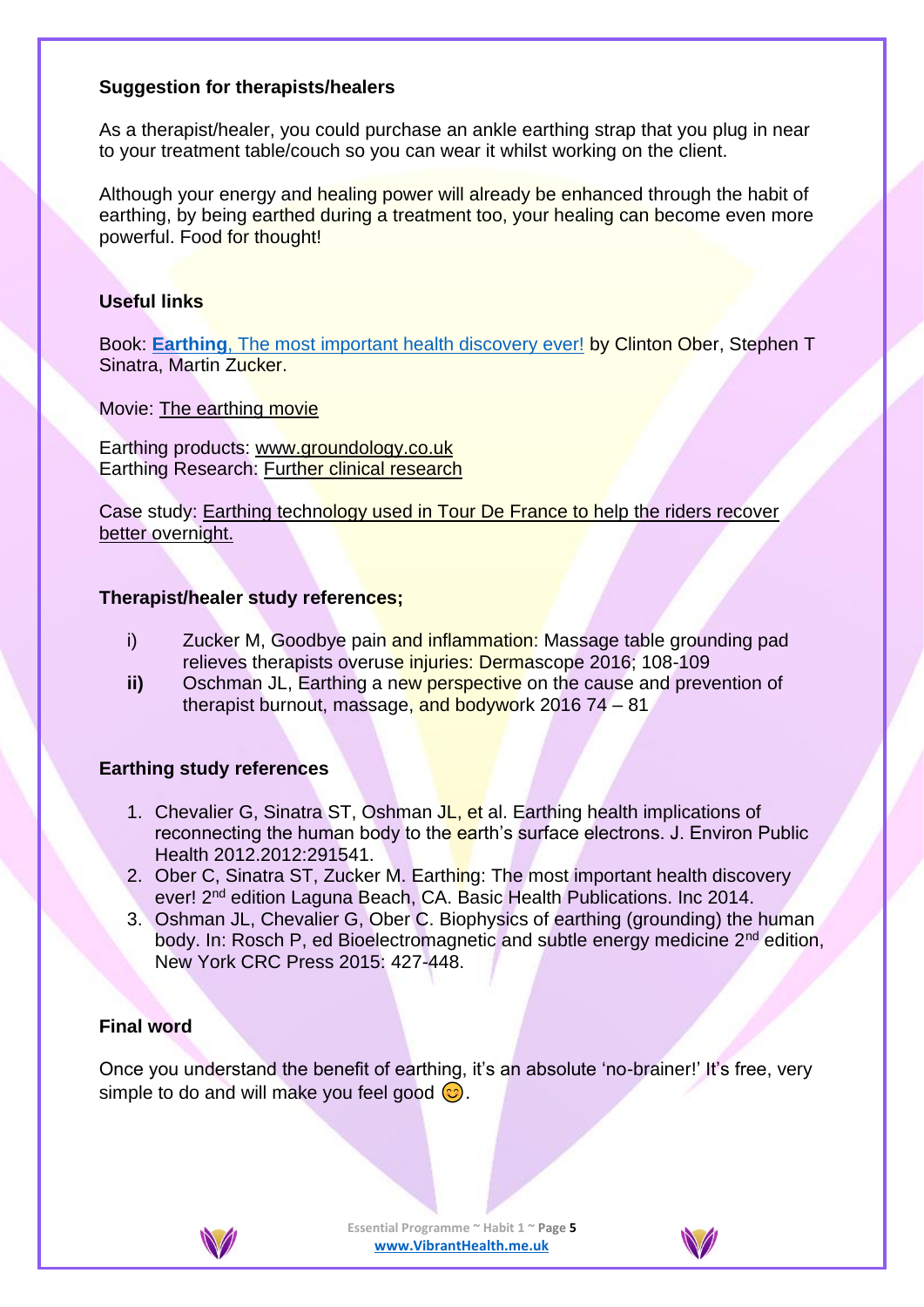# **Recommended habit action steps**

- $\checkmark$  Watch the earthing movie at the first opportunity (very inspiring!)<br> $\checkmark$  I would recommend you do it as often as practically possible eve
- I would recommend you do it as often as practically possible every day.
- Consider purchasing earthing products if circumstances permit.

*Here are the related essential programme visual aids….*



**Essential Programme ~ Habit 1 ~ Page 6 [www.VibrantHealth.me.uk](https://www.vibranthealth.me.uk/essential-plan)**

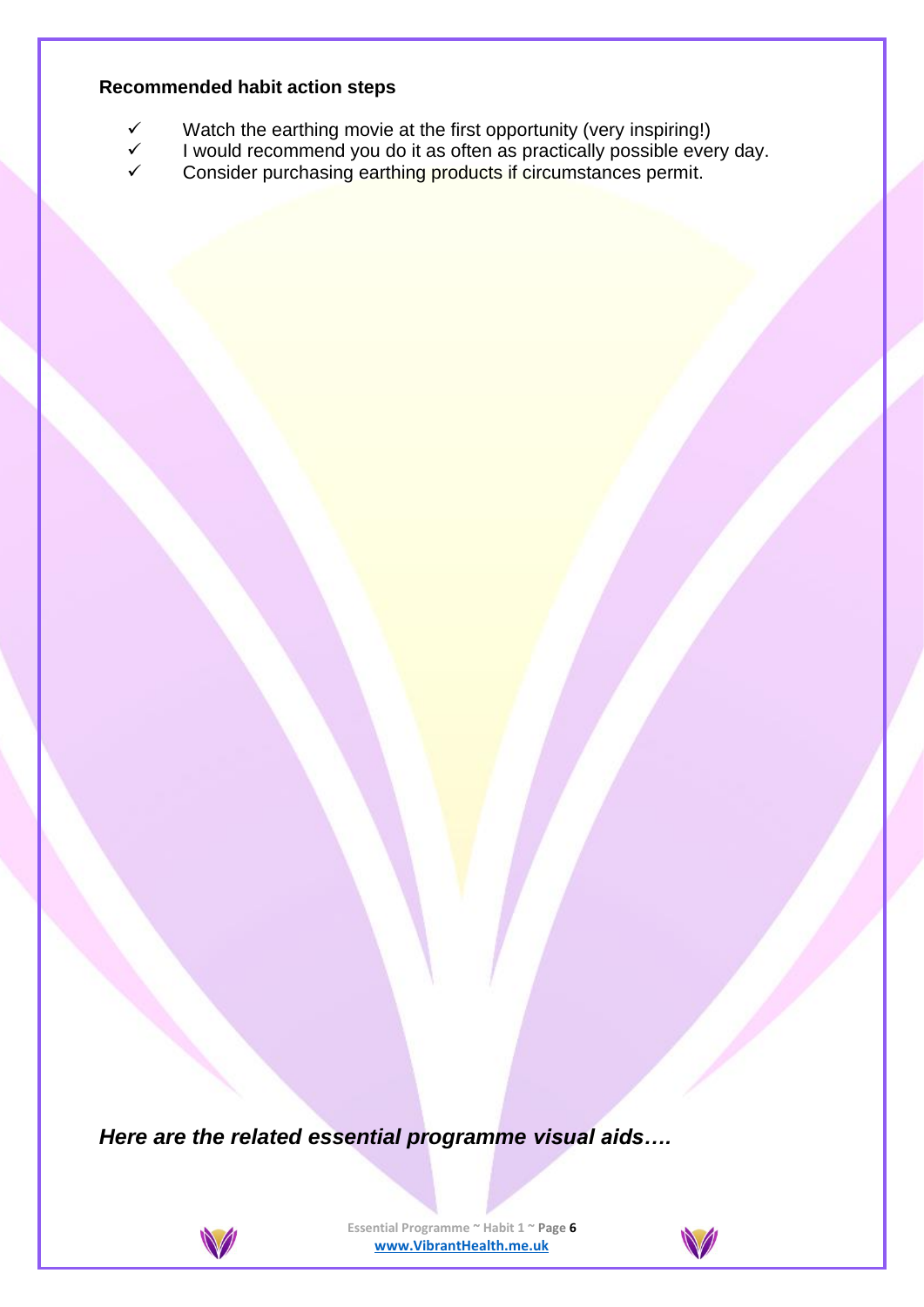# **The Rules for Being Human**

#### **1. You will receive a body.**

You may like it or hate it, but it will be yours for life.

### **2. You will learn lessons.**

Life is a constant learning experience and everyday provides opportunities to learn lessons.

# **3. There are no mistakes, only lessons.**

Your development towards wisdom is a process of experimentation, trial, and error. Compassion is the remedy for harsh judgement of ourselves and others. Forgiveness is not only divine, it's also 'the act of erasing an emotional debt'.

### **4. A lesson is repeated until learned.**

A lesson will be presented to you in various forms until you have learned it. What manifests as problems, challenges, irritations, and frustrations are more lessons. They will repeat until you learn them, then you go on to the next lesson. To blame anyone or anything else for your misfortune is an escape and a denial; only you are responsible for you and what happens to you.

### **5. Learning lessons does not end.**

While you are alive, there are always lessons to be learned. Surrender to the rhythm of life, don't struggle against it. Be humble enough to always acknowledge your weaknesses and be flexible enough to adapt from what you be accustomed to.

### **6. "There" is no better than "here."**

When your "there" has become a "here", you will simply obtain another "there" that will again look better than "here."

### **7. Others are merely mirrors of you.**

You cannot love or hate something about another person unless it reflects something you love or hate about yourself. Be tolerant; accept others as they are and strive for clarity and self-awareness. Strive to truly understand and have an objective perception of your own self, your thoughts, and feelings.

# **8. What you make of your life is up to you.**

You have all the tools and resources you need. What you do with them is up to you. Take responsibility for yourself. Learn to let go when you cannot change things. Don't get angry about things.

# **9. Life is exactly what you think it is.**

You create a life that matches your beliefs and expectations. You get what you think about and dwell on most of the time, it is a precise universal law called the 'Law of Attraction'.

#### **10. Your answers lie inside you.**

The answers to life's questions lie inside you. All you need to do is trust your instincts and your innermost feelings, whether you hear them as a little voice or a flash of inspiration.

**11. You will likely forget all this…but you can remember it whenever you want .**



**Essential Programme ~ Habit 1 ~ Page 7 [www.VibrantHealth.me.uk](https://www.vibranthealth.me.uk/essential-plan)**